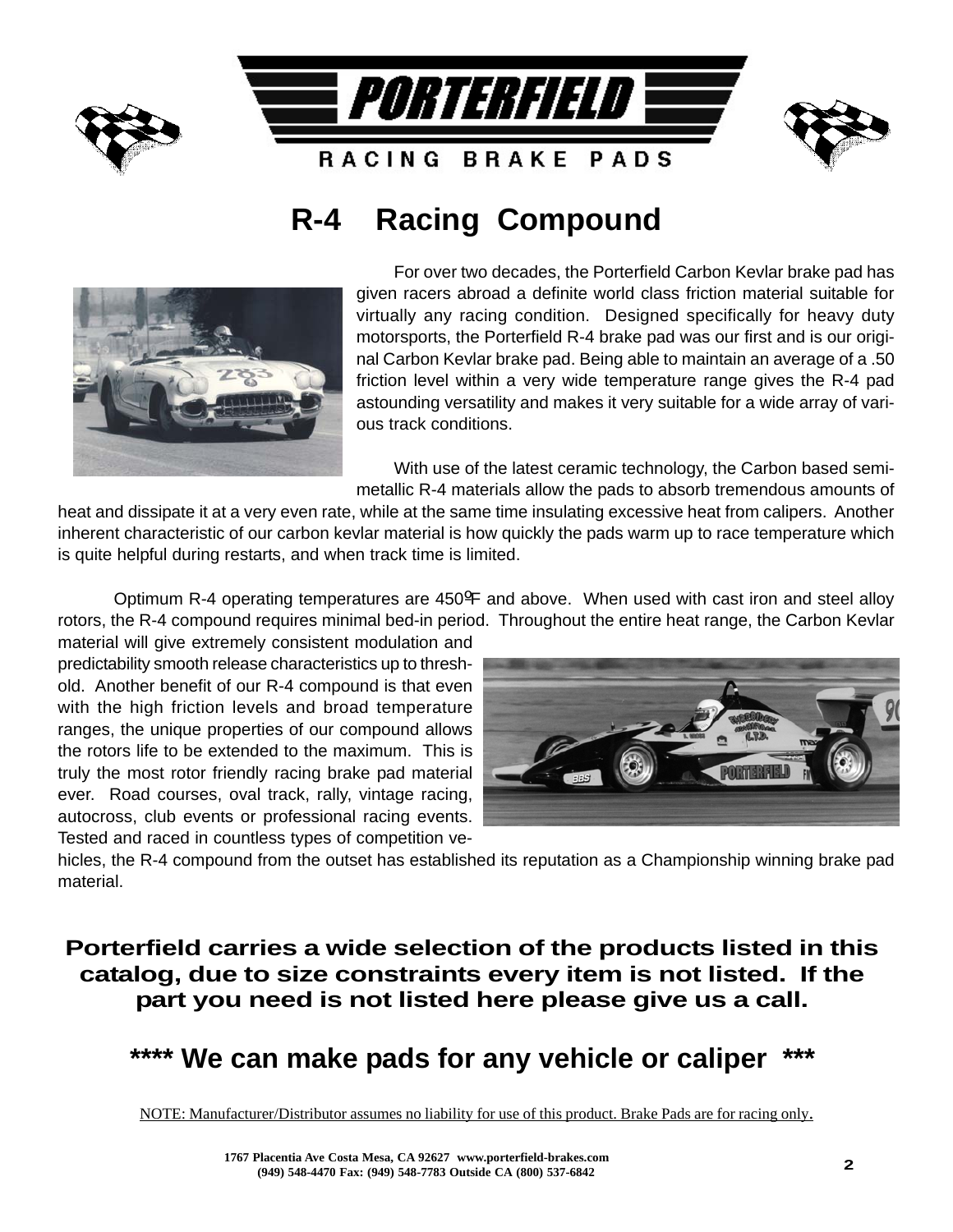

# **R4-1 Vintage Compound**

This high friction racing material has grown to be a very popular choice for drivers who need the highest possible friction with a low pad temperature. Developed and tested in the vintage racing community the R4-1 gives an average coefficient of friction of .56 with peak levels up to .600. Having tremendous stopping power, the R4-1 pad material can reach upwards of .5 friction level when pad temperature is a very low 200ºF . Drivers can still have a high friction brake pad without worry of the pad becoming too cold to be effective when the car is driven only moderately. For use when pad



temperatures are under 600ºF and peak temperatures are not over 1000ºF. Widely used on Vintage GT and formula cars the R4-1 has gained great popularity as an excellent auto-cross, off-road and rally-cross pad material. Great modulation, consistent pedal feedback and the same rotor friendliness as our other carbon kevlar compounds.

# **R4-E Endurance Race**

A Carbon Kevlar compound made to last a bit longer than the original R-4 compound. Porterfield's R4-E pads have an average coefficient of .460 and perform best at temperatures averaging over 600ºF. The R4-E compound is designed to endure higher prolonged temperatures and still have pad life as long or longer than Porterfield R-4. This pad is great for club enduros events and applications where temperatures are at their maximum.